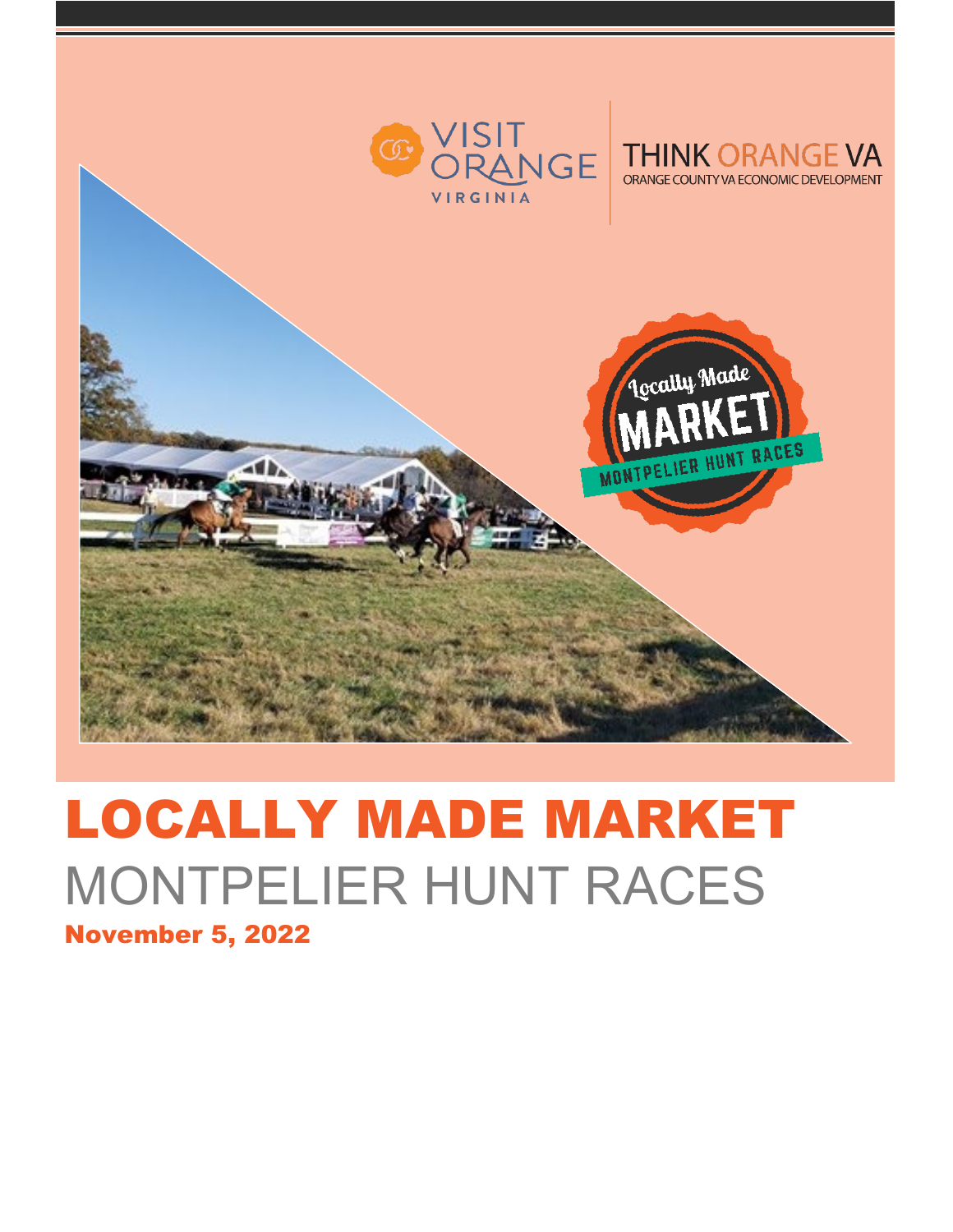



Everyone knows that shopping at the unique Vendor Village is a fun part of Race Day for the thousands of visitors who attend each year. To support and encourage local entrepreneurship, the Orange County Economic Development Department would like to extend to three (3) home-based businesses the opportunity to compete for a FREE vendor spot, to market and sell their product(s) at the Montpelier Hunt Races. This platform will allow individuals to reach thousands of potential consumers, and to boost the visibility of their business.

Each of the three (3) winning businesses will be provided a 6-foot table, under a shared 15'x15' tent (see below photo for example). In addition to the table space, your business will also be listed as a vendor on the Montpelier Hunt Races webpage.

To compete for one of these three (3) spots:

- 1. Your small business must fall into one of the following market segments:
	- $\rightarrow$  Art
	- $\rightarrow$  Clothing
	- $\rightarrow$  Craft
	- $\rightarrow$  Jewelry
	- $\rightarrow$  Food and/or beverages (no food carts or food trucks)
	- $\rightarrow$  Other consumer products or services that you believe would benefit from the exposure of the Montpelier Hunt Races (no timeshares, or direct sellers)

2. You must be a registered home-based business situated within Orange County, and current on all business and/or personal property taxes. Please supply business organization documents.

3. A 6-foot table will be provided for each winning business. Additionally, each business will receive a vendor parking pass and (three) 3 general admission passes.

4. A brief presentation (in Word or PowerPoint format) telling us about your business must accompany a fully completed application no later than close of business on **July 29, 2022**. Should you need any assistance preparing your presentation, please contact the Economic Development Office at (540) 672-1238. Any incomplete packets may be deemed disqualified. Fully completed packets must be submitted via email to Rose Deal at [rdeal@orangecountyva.gov](mailto:rdeal@orangecountyva.gov) or via mail to P.O. Box 111, Orange, VA 22960.

5. Businesses will be notified, whether selected or not, on or about August 8th.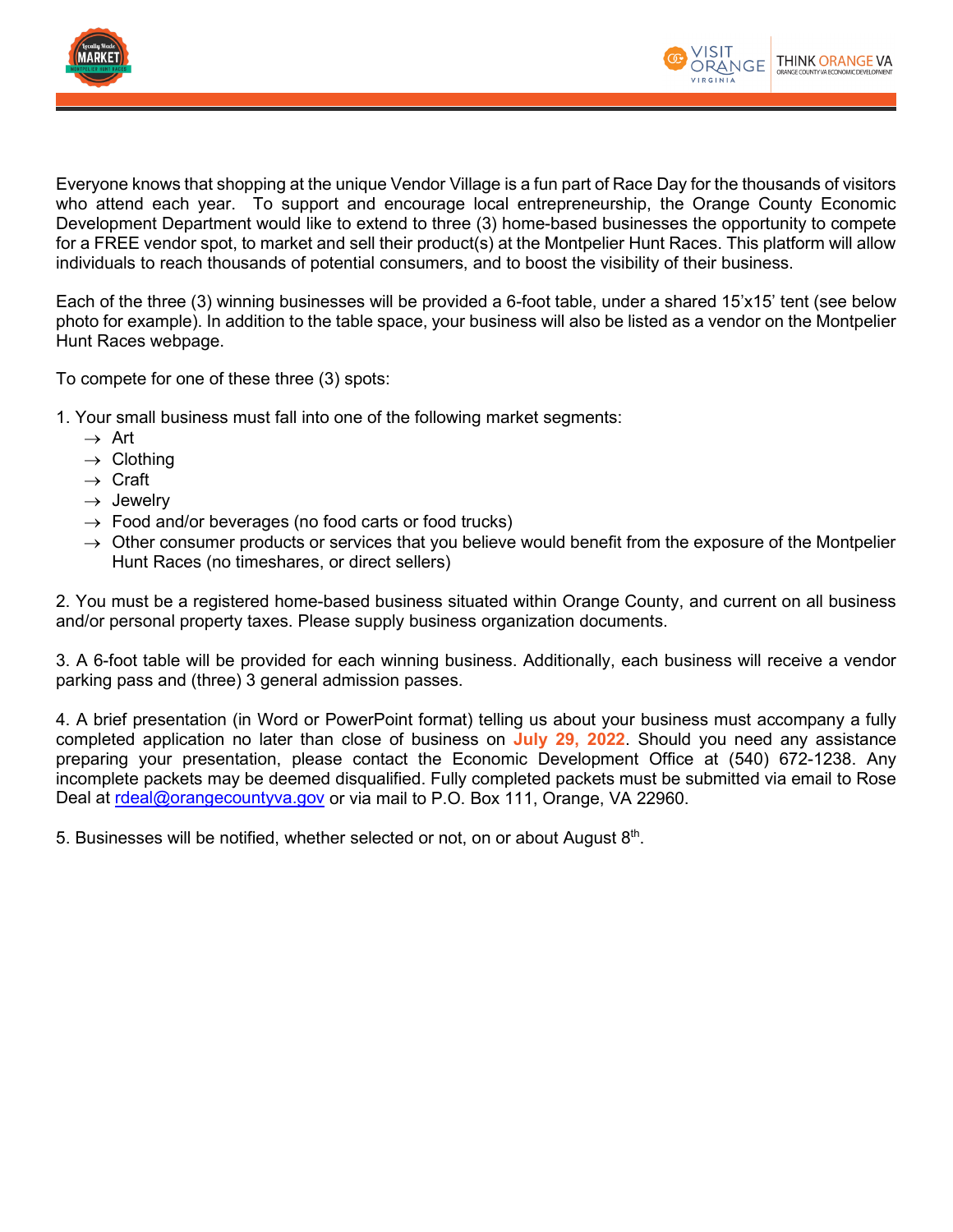





## **LOCALLY MADE MARKET**

| 1. BUSINESS INFORMATION                                                            |            |
|------------------------------------------------------------------------------------|------------|
| Name of Business:                                                                  | Date:      |
| <b>Mailing Address:</b>                                                            |            |
| <b>First Name:</b>                                                                 | Last Name: |
| Phone:                                                                             | Email:     |
| <b>NAICS Code:</b>                                                                 | Website:   |
| My Business Is: □ Minority-Owned □ Veteran-Owned □ Woman-Owned □ None of the Above |            |
| Any Business Social Media Handles:                                                 |            |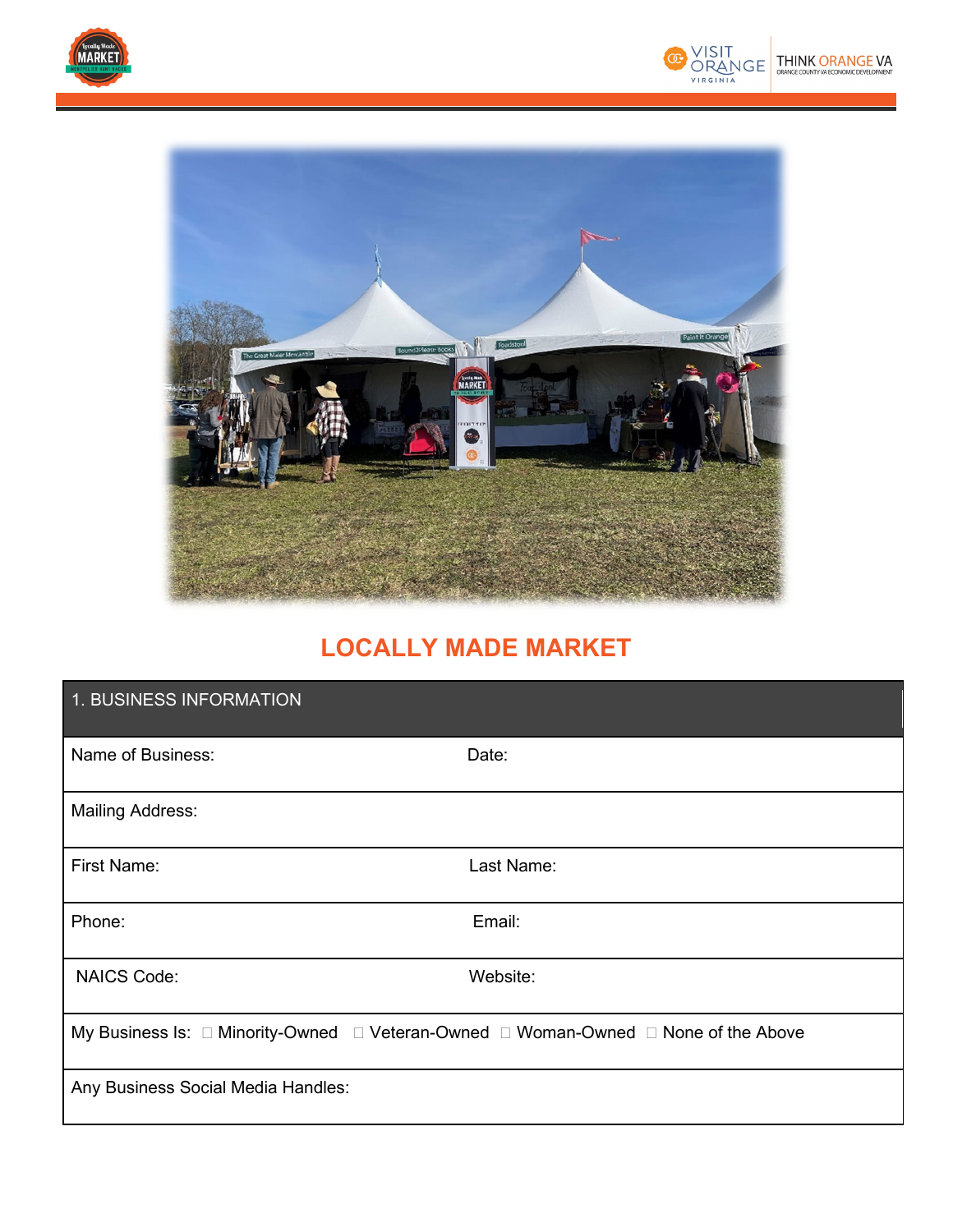



## 2. VENDOR SELECTION CRITERIA

Question 1: What does your business sell, and why do you believe this product would benefit from the spotlight provided by the Montpelier Hunt Races?

Question 2: How would you leverage this opportunity to sell your product at the Montpelier Hunt Races to grow your customer base in the long term?

Question 3: Please explain, either visually or in writing, how you would utilize the space to market/sell your products and advertise your business.

Question 4: What makes your business stand out from others in Orange County selling similar products and/or with similar customer segments?